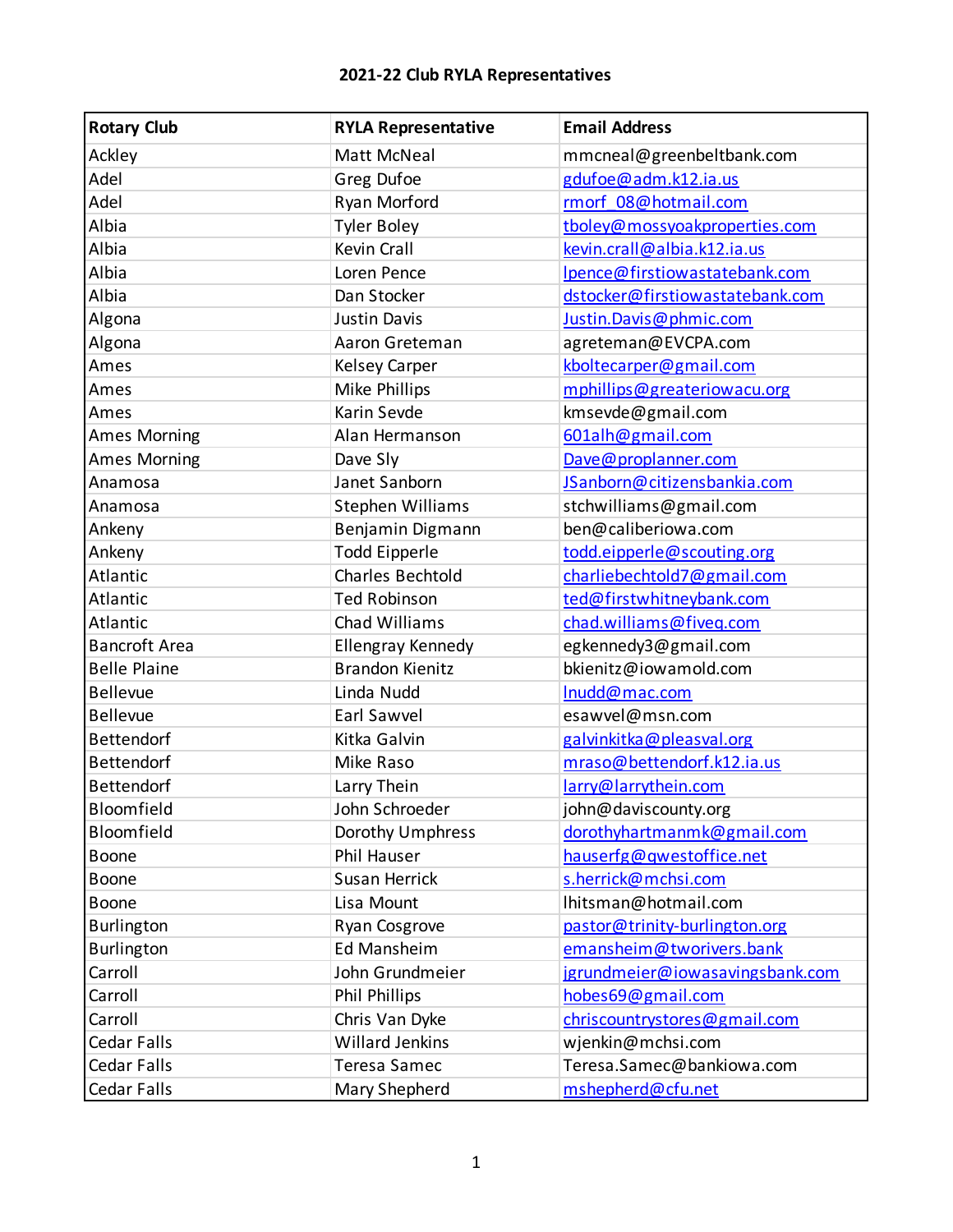| <b>Rotary Club</b>          | <b>RYLA Representative</b> | <b>Email Address</b>             |
|-----------------------------|----------------------------|----------------------------------|
| Cedar Rapids Daybreak       | <b>Brian Globokar</b>      | Brian Globokar@hillsbank.com     |
| Cedar Rapids Daybreak       | <b>Kirt Norris</b>         | knorris@bghnassociates.com       |
| Cedar Rapids Downtown       | <b>Shannon Banks</b>       | crdowntownrotary@gmail.com       |
| Cedar Rapids Downtown       | Amber Jedlicka             | ajedlicka@methwick.org           |
| Cedar Rapids Downtown       | Jim Koch                   | jim.koch@bergankdv.com           |
| Cedar Rapids Downtown       | Michelle Owens             | michelle@slingshot25.com         |
| <b>Cedar Rapids Sunrise</b> | Theresa Mickelson          | mickelson.theresa@gmail.com      |
| Cedar Rapids West           | Dave Kutter                | dakutter@imonmail.com            |
| Cedar Rapids West           | Jane Schlegel              | jschlegelhome@gmail.com          |
| Cedar Rapids West           | Mathew Teply               | estestep@aol.com                 |
| Cedar Valley                | Wendy Bowman               | wknapp@gmail.com                 |
| Cedar Valley                | <b>Tom Marquez</b>         | tmarquez1125@gmail.com           |
| Centerville                 | Derek Carter               | derekc@c1stcreditunion.com       |
| Centerville                 | Amber Hoffman              | amberjulihoffman@gmail.com       |
| Chariton                    | Mike Miller                | mrmillerdvm@yahoo.com            |
| Chariton                    | Karen Wilker               | karenw@c1stcreditunion.com       |
| Charles City                | John Ebert                 | jebert@mediacombb.net            |
| Charles City                | Dean Stewart               | Dean@stewartrealtysells.com      |
| Clarion                     | Jon Ahrendsen              | jonahr@mchsi.com                 |
| Clarion                     | <b>Brooke Nerlien</b>      | brooke.nerlien@iaspecialty.com   |
| Clear Lake                  | <b>Jody Hamilton</b>       | jmeyer511@yahoo.com              |
| Clear Lake                  | Amanda Kasten              | amanda.kasten@kingland.com       |
| Clinton                     | <b>Christie Collins</b>    | christie.collins@edwardjones.com |
| Clinton                     | Shannon Sander-Welzien     | ed@ywcaclinton.org               |
| Clinton                     | Peggy Sellnau              | director@bbbsclinton.org         |
| Coon Rapids                 | Gavin Cretsinger           | gavin@heritageinsgroup.com       |
| Coon Rapids                 | Jon Heydon                 | jon.heydon@gmail.com             |
| Coralville-North Corridor   | <b>Nick Kaeding</b>        | nick@thinkiowacity.com           |
| Coralville-North Corridor   | Vicki Struzynski-Olson     | vstruzynski@hotmail.com          |
| Corning                     | Eldon Rike                 | erike@mchsi.com                  |
| Corning                     | Jayne Templeton            | jayne@miltnerinsurance.com       |
| Corydon                     | Les Blackford              | Idb@Idbvideo.com                 |
| Corydon                     | <b>Bridget Davis</b>       | bld713@gmail.com                 |
| Corydon                     | Susie DeVore               | isamoe@grm.net                   |
| Creston                     | Randy Huewe                | rhuewe@fnbcreston.com            |
| Creston                     | Linda Landers              | kilgoresrv@iowatelecom.net       |
| Creston                     | Deron Stender              | dstender@crestonschools.org      |
| Dallas Center               | Melissa Burdick            | melissa@thebrentonarboretum.org  |
| Dallas Center               | Tyler Lyon                 | TLyon@raccoonvalleybank.com      |
| Davenport                   | Andy Craig                 | andy.craig@assumptionhigh.org    |
| Davenport                   | Sean Eckhardt              | seaneckhardt@ruhlhomes.com       |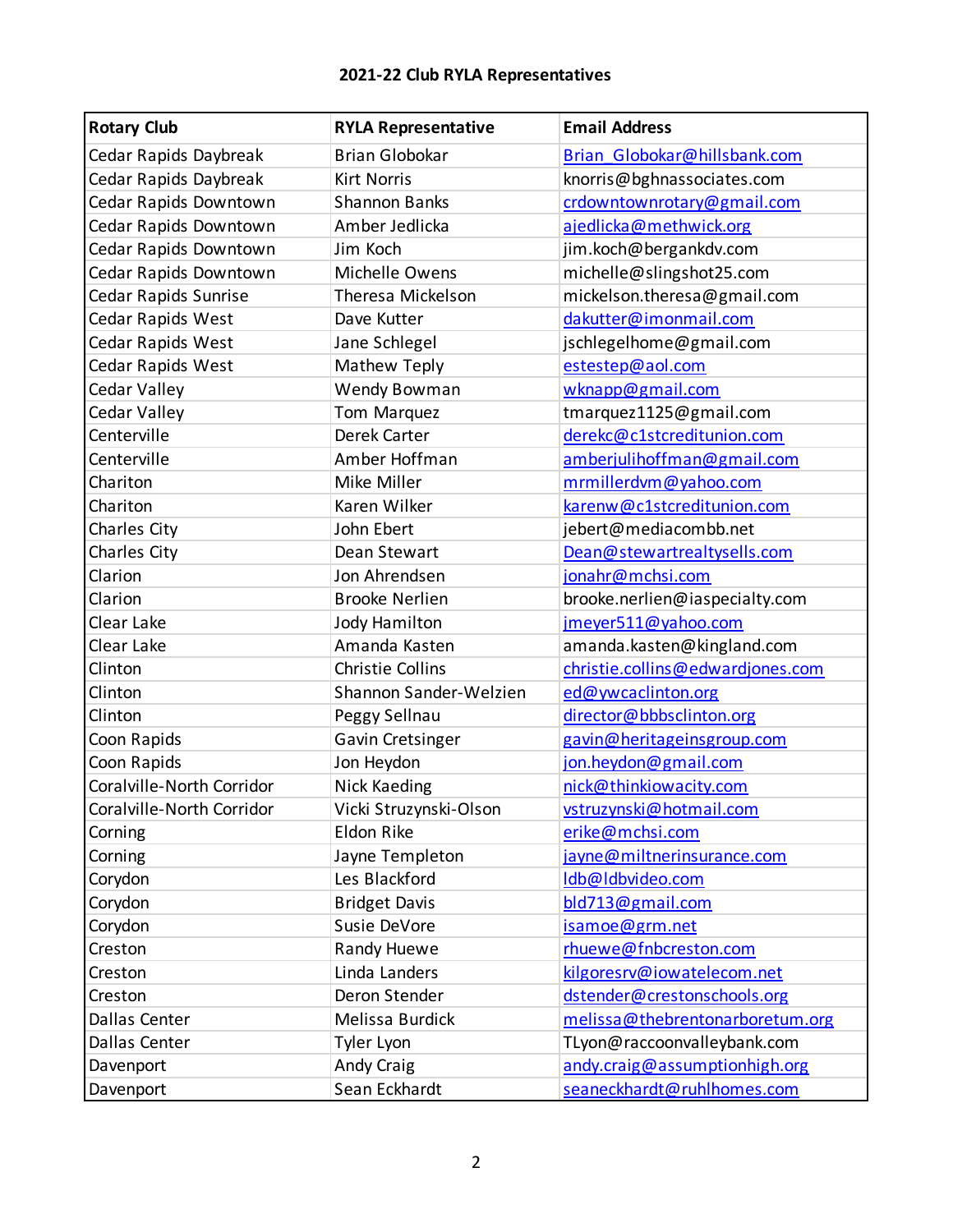| <b>Rotary Club</b>        | <b>RYLA Representative</b> | <b>Email Address</b>                  |
|---------------------------|----------------------------|---------------------------------------|
| Decatur County            | Jeanne Vogel               | jeaneevogel14@gmail.com               |
| Decorah                   | Shannon Duncan             | sdunc11@gmail.com                     |
| Denison                   | <b>Bill Bruce</b>          | bbruce9@live.com                      |
| Des Moines                | Josh Braby                 | brabyj@neumannbros.com                |
| Des Moines                | Kitte Morehouse            | info@rotaryclubofdesmoines.org        |
| Des Moines                | Catherine Staub            | cstaub@lexiconcontentmarketing.com    |
| Des Moines AM             | Matt Coen                  | mcoen@rdgusa.com                      |
| Des Moines AM             | <b>Beverly McLinden</b>    | bevmclinden.dmamrotary@yahoo.com      |
| Des Moines AM             | Kyle Yencer                | kyencer1@gmail.com                    |
| Dubuque                   | H.R. Cook                  | hrcook@fiveflagsCenter.com            |
| Dubuque                   | <b>Steve Geisz</b>         | sgeisz@grandharborresort.com          |
| Eagle Grove               | Dean Rick                  | rsImrfixit@gmail.com                  |
| East Polk County          | Eric Borseth               | eric@borsethlawoffice.com             |
| East Polk County          | Marie Pipes                | mpipes0331@yahoo.com                  |
| Eldora                    | Toni Nederhoff             | tnederho@amfam.com                    |
| Ely                       | John Speer                 | jspeer@gwaea.org                      |
| Emmetsburg                | Carmen Moser               | jcmoser@iowatelecom.net               |
| Estherville               | Sandy Shonkwiler           | sandyiowa04@yahoo.com                 |
| Fairfield                 | <b>Beth Alongo</b>         | alonso beth@yahoo.com                 |
| Fairfield                 | John Loin                  | wjoloin@gmail.com                     |
| <b>Forest City</b>        | Ray Beebe                  | raymondmbeebe@yahoo.com               |
| <b>Forest City</b>        | Rachel Harms               | rachel.erin418@gmail.com              |
| <b>Forest City</b>        | <b>Bruce Mielke</b>        | bmielke@forestcityymca.org            |
| Fort Dodge                | Dave Beekman               | dbeekman@hotmail.com                  |
| Fort Dodge                | Teresa Naughton            | tnaughton@lifeworkscommunityservice   |
| Fort Dodge Daybreak       | Jeffrey Becker             | jkbecker@frontiernet.net              |
| Fort Dodge Daybreak       | <b>Troy Martens</b>        | Troy. Martens@unitypoint.org          |
| Fort Madison              | Tony Fullenkamp            | anthony.fullenkamp@edwardjones.com    |
| Fort Madison              | <b>Cindy Roberts</b>       | cmsniderroberts@gmail.com             |
| Garner                    | Mike Bahnsen               | mbahnsen@clearlakebank.com            |
| Garner                    | Tim Schmidt                | tim.schmidt@pritchards.com            |
| <b>Greater Des Moines</b> | Cheryl Northness           | cherylnorthness@gmail.com             |
| Grinnell                  | Heriberto Hernandez        | hernandh@grinnell.edu                 |
| Grinnell                  | Keir Johnson               | keir.r.johnson@gmail.com              |
| Guttenberg                | <b>Tim Ahlers</b>          | timothy.ahlers@GuttenbergHospital.org |
| Guttenberg                | Jean Green                 | greenins@alpinecom.net                |
| Hampton                   | Thomas Teggatz             | tom.teggatz@gmail.com                 |
| Humboldt                  | Cheryl Rhead               | csrhead@hotmail.com                   |
| Independence              | <b>Tricia Beatty</b>       | tricia.beatty@bankiowa.com            |
| Independence              | Albert Roder               | citymgr@indytel.com                   |
| Indianola                 | Ron Heideman               | Heidemanron@gmail.com                 |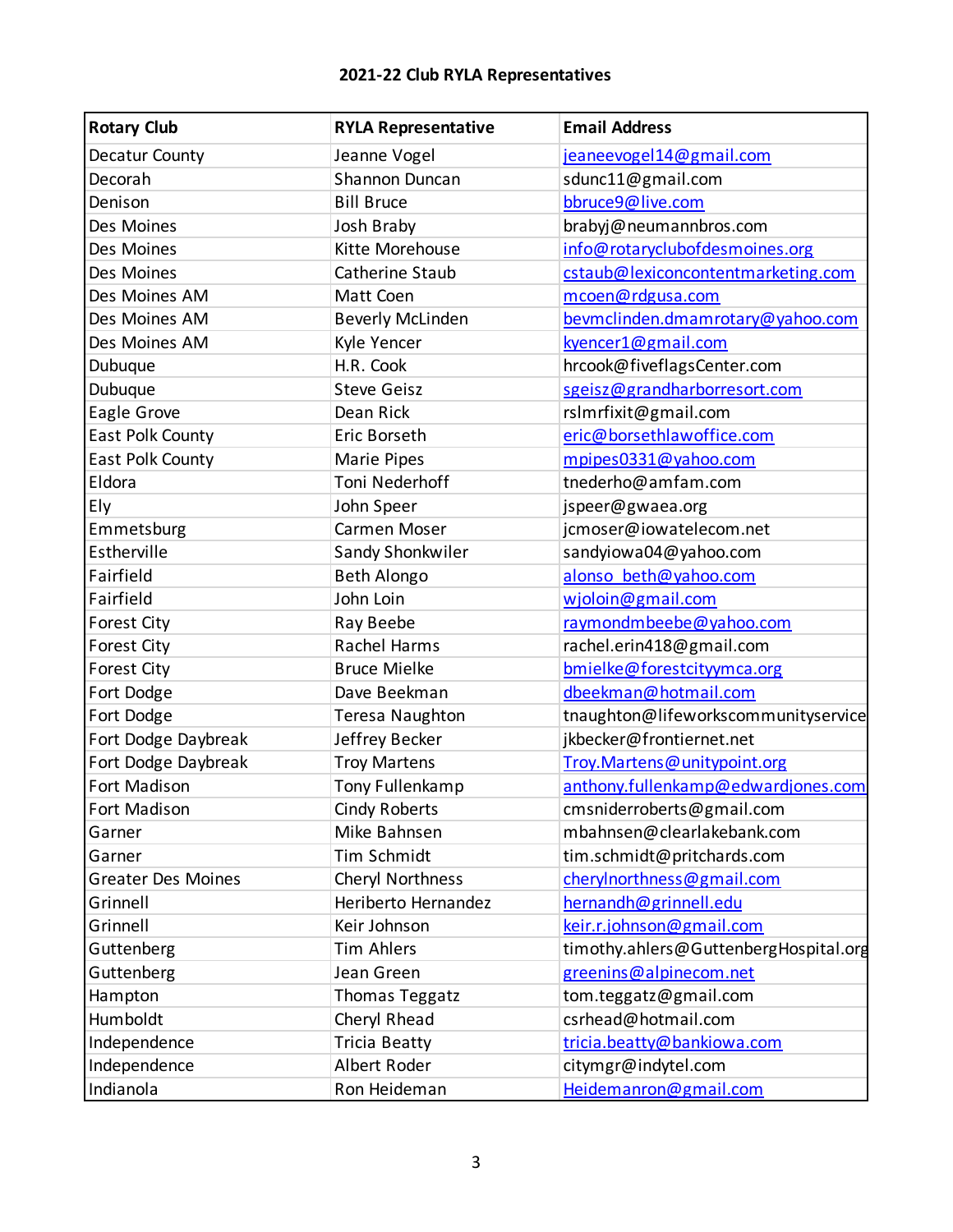| <b>Rotary Club</b>      | <b>RYLA Representative</b> | <b>Email Address</b>                  |
|-------------------------|----------------------------|---------------------------------------|
| Indianola               | Michael Kleene             | mkleene@gmail.com                     |
| Iowa City AM            | <b>Elizabeth Nichols</b>   | lizdnichols@gmail.com                 |
| Iowa City AM            | Nancy Pacha                | npacha@aol.com                        |
| Iowa City Downtown      | Elsa Janle                 | janle@purdue.edu                      |
| Iowa City Downtown      | Mark Ruggeberg             | MarkLRuggeberg@gmail.com              |
| Iowa City Noon          | Tita Coffman               | graciela-coffman@uiowa.edu            |
| Iowa City Noon          | Linda Farkas               | linda.farkas@me.com                   |
| Iowa City Noon          | <b>Tracy Hightshoe</b>     | tracy-hightshoe@iowa-city.org         |
| Iowa City Noon          | Aaron Schaefer             | aaronschaefer.ic@gmail.com            |
| Iowa City Noon          | <b>Heather Croskrey</b>    | hcroskrey@rmhc-eiwi.org               |
| Iowa City Noon          | Eric Weiler                | eweiler@kirkwood.edu                  |
| Iowa Falls              | Janet Lambertsen           | travel5031@msn.com                    |
| <b>Iowa Falls</b>       | Don Ruhde                  | druhde@netins.net                     |
| Iowa Great Lakes        | Mary Skopec                | mary-skopec@uiowa.edu                 |
| <b>Iowa Great Lakes</b> | Rob Waterhouse             | h2ocasa@mediacombb.net                |
| Iowa Quad Cities        | Dave Borcherding           | daborch@mchsi.com                     |
| Iowa Quad Cities        | Mark Collier               | mark@toddsmudjacking.com              |
| Iowa Quad Cities        | Kitka Galvin               | galvinkitka@pleasval.org              |
| Jefferson               | Susan Laehn                | nslaehn@gmail.com                     |
| Jefferson               | Victoria Riley             | news@greenecountynewsonline.com       |
| Johnston                | Al Meyer                   | meyera59@yahoo.com                    |
| Johnston                | John Waldron               | Ewaldron@shive-hattery.com            |
| Kalona                  | Meg Nagel                  | megalopolis169@hotmail.com            |
| Kalona                  | <b>Tim Sullivan</b>        | Tim.Sullivan@financialconceptsllc.net |
| Keokuk                  | Lori Conn                  | loric672@gmail.com                    |
| Keokuk                  | Kyle Keck                  | kylekeck23@hotmail.com                |
| Keosauqua               | Pam Ewell                  | pam.ewell@van-burencsd.org            |
| Keosauqua               | Joe Finney                 | finneyjd@netins.net                   |
| Keosauqua               | Kara McEntee               | kara.mcentee@vbch.org                 |
| Keosauqua               | Katie Nichols              | kjmannin@hotmail.com                  |
| Knoxville               | Matthew Kissinger          | matthew.kissinger@edwardjones.com     |
| Knoxville               | T. Waldmann-Williams       | tww1968@hotmail.com                   |
| Lenox                   | Donald Keast               | dkeastcpa@gmail.com                   |
| Lenox                   | <b>Tim Maxa</b>            | lenoxupchurch@frontiernet.net         |
| Linn County             | Michelle Bell              | mlbelldg2019@gmail.com                |
| Manchester              | John Dolan                 | john.dolan89@gmail.com                |
| Manchester              | Doris Sherman              | doris@journeyofmemories.com           |
| Manning                 | <b>Todd Stadtlander</b>    | tstadtlander@manningins.net           |
| Manning                 | <b>Bradley Vollstedt</b>   | brad.vollstedt@homemutualins.com      |
| Manning                 | Katie Wall                 | kwall@manningins.net                  |
| Maquoketa               | Jacob Bellings             | jbellings@dutrac.org                  |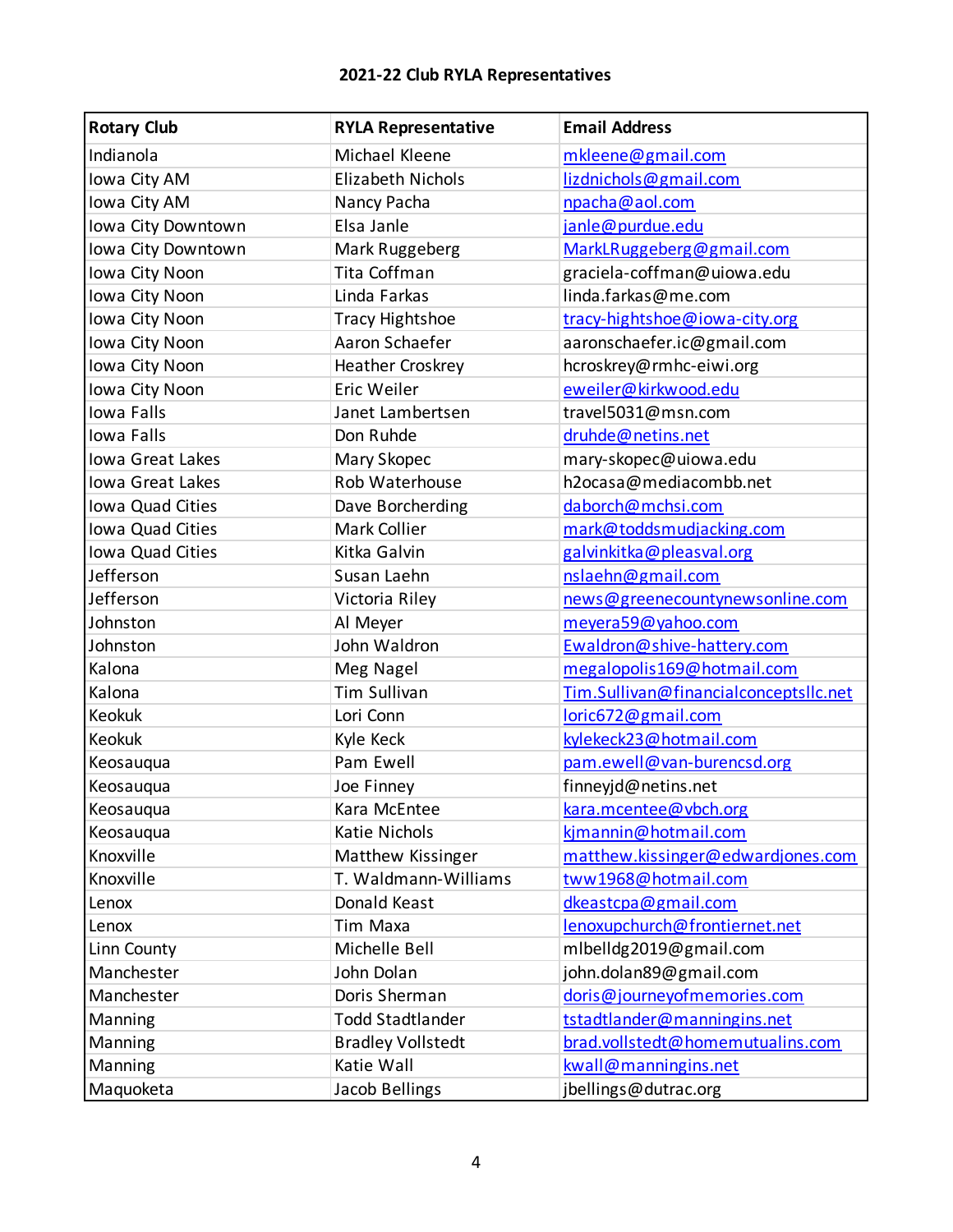| <b>Rotary Club</b>            | <b>RYLA Representative</b> | <b>Email Address</b>               |
|-------------------------------|----------------------------|------------------------------------|
| Maquoketa                     | Scott Warren               | swarren@magymca.org                |
| Marengo                       | <b>Susan Davis</b>         | SDavisod@Southslope.net            |
| Marengo                       | Debra Maas                 | deb.nwetf@gmail.com                |
| Marion-East Cedar Rapids      | Jeff Selfridge             | cusajeffs@gmail.com                |
| Marshalltown                  | Thomas McCoy               | trmccoy13@gmail.com                |
| Marshalltown                  | Jacque Wyant               | jwyant@marshalltown.k12.ia.us      |
| Mason City Noon               | Connie Bleile              | bleile@mchsi.com                   |
| Mason City Noon               | Kay Rathmann               | sniffles1962@gmail.com             |
| Mason City-River City Sunrise | Nathan Bothwell            | nbothwell1@gmail.com               |
| Mason City-River City Sunrise | Les Sultun                 | Iseltun@controlprt.com             |
| Metro North Cedar Rapids      | Kyle Boardman              | kboardman@honkamp.com              |
| Metro North Cedar Rapids      | Patti Kunz                 | patti.kunz10@gmail.com             |
| Monticello                    | <b>Brian Jaeger</b>        | brianjaeger@yahoo.com              |
| Monticello                    | Tina McDonough             | tmcdonough@citizensstateonline.com |
| <b>Mount Pleasant Evening</b> | Michael Fitzpatrick        | drmcfitz@gmail.com                 |
| <b>Mount Pleasant Evening</b> | Calvin Litwiller           | crlitwiller@yahoo.com              |
| Mount Pleasant Noon           | Mary Graber                | m.graber@5starcu.org               |
| Mount Pleasant Noon           | Calvin Litwiller           | crlitwiller@yahoo.com              |
| Muscatine                     | John Kuhl                  | john.kuhl@kentww.com               |
| Muscatine                     | Mike Wedell                | mike.wedell@bayer.com              |
| Nevada                        | Kris Dugger                | kdugger@mcfarlandclinic.com        |
| Nevada                        | Emmi Miller                | emmi@skinnerassoc.com              |
| New Hampton                   | Mike Babcock               | babcock@iowatelecom.net            |
| New Hampton                   | Kristine Markham           | rkmarkham@mchsi.com                |
| Newton                        | <b>Bob Main</b>            | Shoveler@mediacombb.net            |
| Newton                        | Lonnie Portner             | lonnie.portner.p4jn@statefarm.com  |
| North Scott                   | Pat Olsen                  | olsenpatrickd@gmail.com            |
| North Scott                   | Deb Peterson               | dennis.peterson1@gmail.com         |
| North Scott                   | Jan Touney                 | jtouney@gmail.com                  |
| Northwest Des Moines          | William Corwin             | wdcorwin@gmail.com                 |
| Northwest Des Moines          | <b>Mark McAndrews</b>      | markmcandrews@msn.com              |
| Norwalk                       | <b>Justus Harris</b>       | harris.justus@gmail.com            |
| Oelwein                       | Jon King                   | jking@bankfidelity.com             |
| Oelwein                       | Michael Rueber             | mrueber@oelwein.k12.ia.us          |
| Osage                         | <b>Shannon Paulus</b>      | shannon.paulus8424@gmail.com       |
| Osceola                       | Rev Dr Al Adams            | rev.aladams@gmail.com              |
| Osceola                       | <b>Steve Gilbert</b>       | Gilby2@grm.net                     |
| Oskaloosa                     | James Feudner              | jfeudner@bankiowa.bank             |
| Oskaloosa                     | Jennifer Main              | jennifer.main@edwardjones.com      |
| Oskaloosa                     | <b>Eddie Pierson</b>       | eddie.pierson@mahaska.org          |
| Ottumwa                       | <b>Bonnie Campbell</b>     | bonnielynn.campbell@gmail.com      |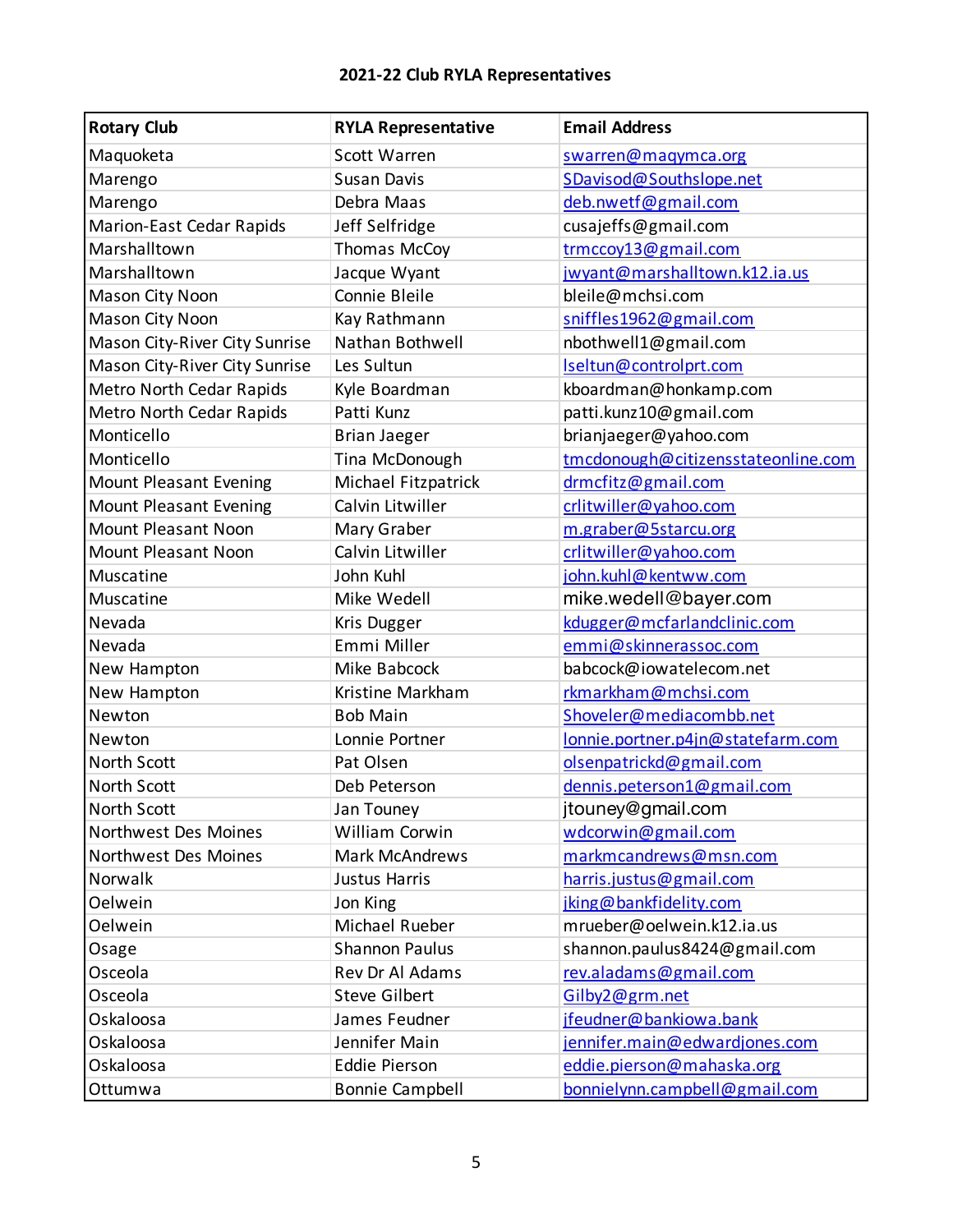| <b>Rotary Club</b>     | <b>RYLA Representative</b>  | <b>Email Address</b>               |
|------------------------|-----------------------------|------------------------------------|
| Ottumwa                | <b>Steve Miller</b>         | steven0sm@yahoo.com                |
| Ottumwa                | Ryan Mitchell               | ryan@ommglaw.com                   |
| Pella                  | Lowell Ernst                | lowell.ernst@pella.k12.ia.us       |
| Pella                  | Erin Zondervan              | erin.donnellon@gmail.com           |
| Perry                  | Anne Horgen                 | anne.horgen@perry.k12.ia.us        |
| Perry                  | <b>Brian Parker</b>         | bripark1948@gmail.com              |
| Perry                  | Don Ruggle                  | stmartinsepiscopalchurch@yahoo.com |
| Pocahontas             | <b>Gregory Fritz</b>        | gfritz123@windstream.net           |
| Pocahontas             | Dianne Stegge               | dlstegge@ncn.net                   |
| Rockwell City          | Tina Meth-Farrington        | tmfarrin@wccta.net                 |
| Rockwell City          | Peggy Stoolman              | pstoolman@gmail.com                |
| Spencer                | <b>Kristy Busse</b>         | kjbusse@hotmail.com                |
| Spencer                | Nancy Naeve                 | nancy@spencermainstreet.com        |
| Spencer                | <b>Elli Wiemers</b>         | elli.wiemers@gmail.com             |
| Storm Lake             | Jennifer Hecht              | jenniferlhecht@gmail.com           |
| Storm Lake             | Larry Hecht                 | larryehecht@gmail.com              |
| Tipton                 | <b>Bruce Cary</b>           | bwcary72@gmail.com                 |
| Tipton                 | Tanya Demmel                | tmdemme@yahoo.com                  |
| Tipton                 | Lisa Mosier                 | lisamsier19@hotmail.com            |
| Washington             | Sue Basten                  | sbasten@washsb.com                 |
| Washington             | <b>Brett Pierson</b>        | brett@washingtontitle.org          |
| Waterloo               | <b>Edward Gallagher III</b> | edjoe3@gmail.com                   |
| Waterloo               | Waterloo Rotary Email       | waterloorotary@waterloorotary.com  |
| Waukee                 | <b>Tori Flattery</b>        | tori.flattery@holmesmurphy.com     |
| Waukee                 | Mark Haddinger              | Mark.Haddinger@scouting.org        |
| Waverly                | Lynne Fruehling             | lynneaf33@gmail.com                |
| Waverly                | William Hamm                | williamehamm@hotmail.com           |
| <b>Webster City</b>    | Anne Blankenship            | blankenshipanne1960@gmail.com      |
| Webster City           | Mark Dohms                  | mdoep@wmtel.net                    |
| <b>Webster City</b>    | Mona Everson                | m.everson@lifeandhealthcare.com    |
| Wellman                | Tom Buckwalter              | buckwaltersales@netins.net         |
| Wellman                | <b>Bob Freeman</b>          | bobfreeman@netins.net              |
| Wellman                | Edye Freeman                | efreeman@mphawks.org               |
| Wellman                | Jay Strictland              | jstrickland@mphawks.org            |
| <b>West Des Moines</b> | Lisa Remy                   | remyl@wdmcs.org                    |
| <b>West Des Moines</b> | Paul Schut                  | paul.schut@marconet.com            |
| West Liberty           | Anna Hanson                 | anna.steve.hanson1@gmail.com       |
| West Liberty           | <b>Steve Hanson</b>         | stevehansoniowa@gmail.com          |
| West Liberty           | Clifford McFerren           | ccmcferren@gmail.com               |
| West Polk County       | Michael Bonnett             | mbonnett@Imcompanies-inc.com       |
| West Polk County       | <b>Brian Buethe</b>         | brianb@grimesiowa.com              |